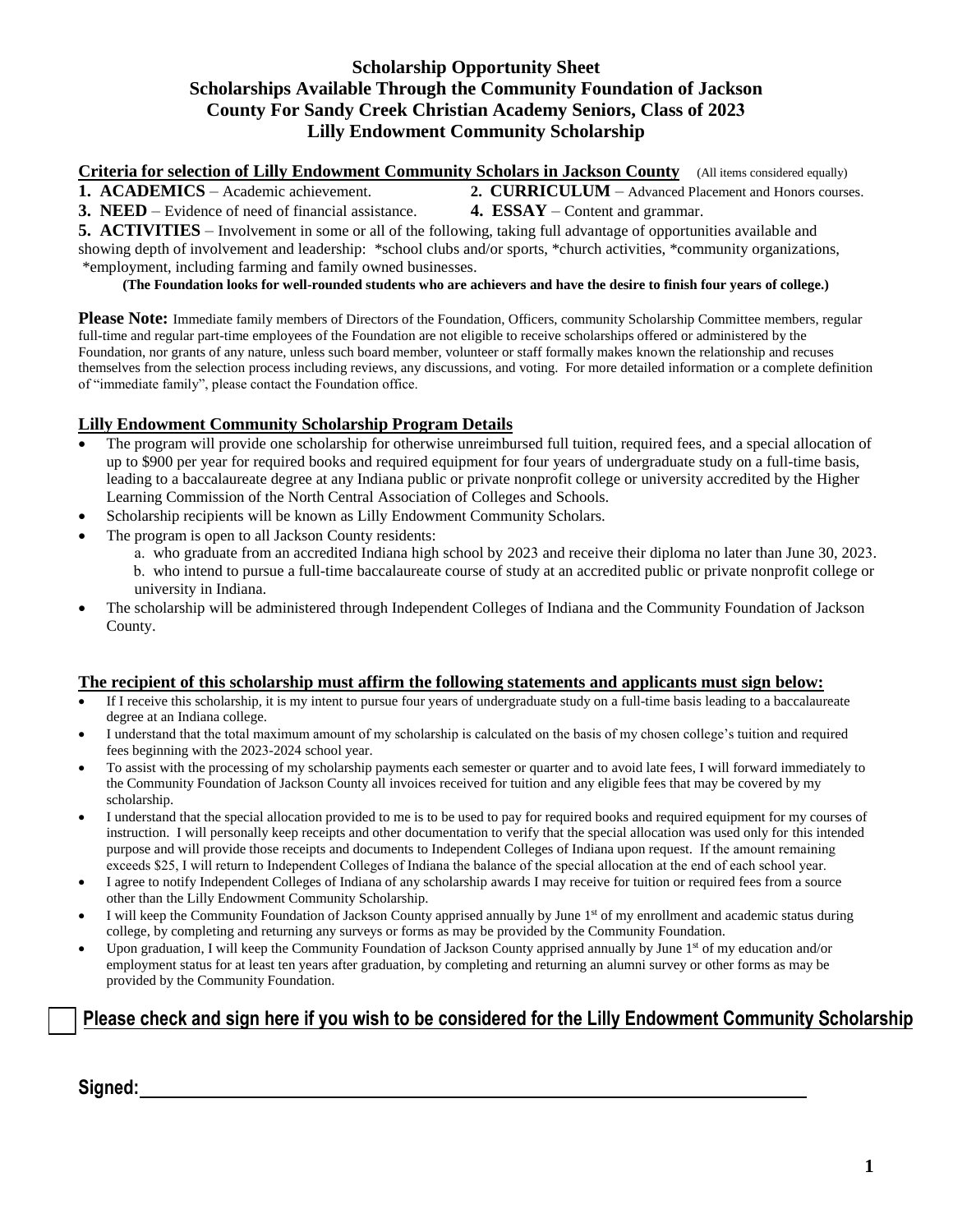# **Student Name:**

### **Please review the following:**

- Unless otherwise noted and in addition to the criteria below, applications for these scholarships are evaluated based on academic achievement and school and community activities.
- Unless otherwise noted, scholarships are non-renewable.
- All scholarships are for tuition, fees, or books only.
- As with the Lilly Endowment Community Scholarship, immediate family members of staff, officers and directors, and scholarship committee members are not eligible to receive scholarships offered by the Foundation, unless they recuse themselves from the selection process including reviews, any discussion, and voting.

### **Any special criteria or conditions are shown below. Please read the criteria for each scholarship carefully and check only those scholarships for which you meet the criteria.**

### **Please check the boxes below if you meet the criteria and wish to be considered.**



### **Jay C Food Stores Scholarship**

Scholarship for college, advanced, or technical training. Preference given to Jay C Food Store employees and their dependents. Recipient must attend an Indiana college, university, or trade school requiring at least two years for graduation.

## **Dr. and Mrs. R. Todd Bergman Scholarship**

Scholarship for college, advanced, or technical training. Financial need is a consideration. Preference given to students demonstrating academic achievement and participation in organized school athletic programs.



## **Jackson County Community Scholarship**

Scholarship for college, advanced, or technical training. Preference to students who have a grade point average below 3.5. Financial need is a consideration.

## **Jasper N. Thompson Memorial Scholarship**

Scholarship for advanced vocational or technical training, with preference to students with a grade point average below 3.5. Renewable annually for up to two years. Financial need is a consideration.



## **Seymour Kiwanis Club Scholarship**

Scholarship for college, advanced, or technical training. Financial need is a consideration. Preference to students who have actively participated in a community service organization. Further preference to students planning to major in a field that will benefit children.

## **Walter & Cora Schlehuser-Clark & Ruth Thompson Scholarship**

Scholarship for students planning to pursue two year vocational or technical degrees. Preference to residents of Hamilton Township but other Jackson County residents may apply. Renewable annually for up to two years.

| **Are you a resident of Hamilton Township? Yes [ |  |  | No. |
|--------------------------------------------------|--|--|-----|
|--------------------------------------------------|--|--|-----|

## **Ann Windley Leadership Jackson County Scholarship**

Scholarship for college, advanced or technical training. Preference to graduates of the Youth Leadership Jackson County (YOJACK) program. Leadership in school and/or community service.



### **Frische Family Scholarship**

Scholarship for college, advanced, or technical training. Financial need is a consideration.